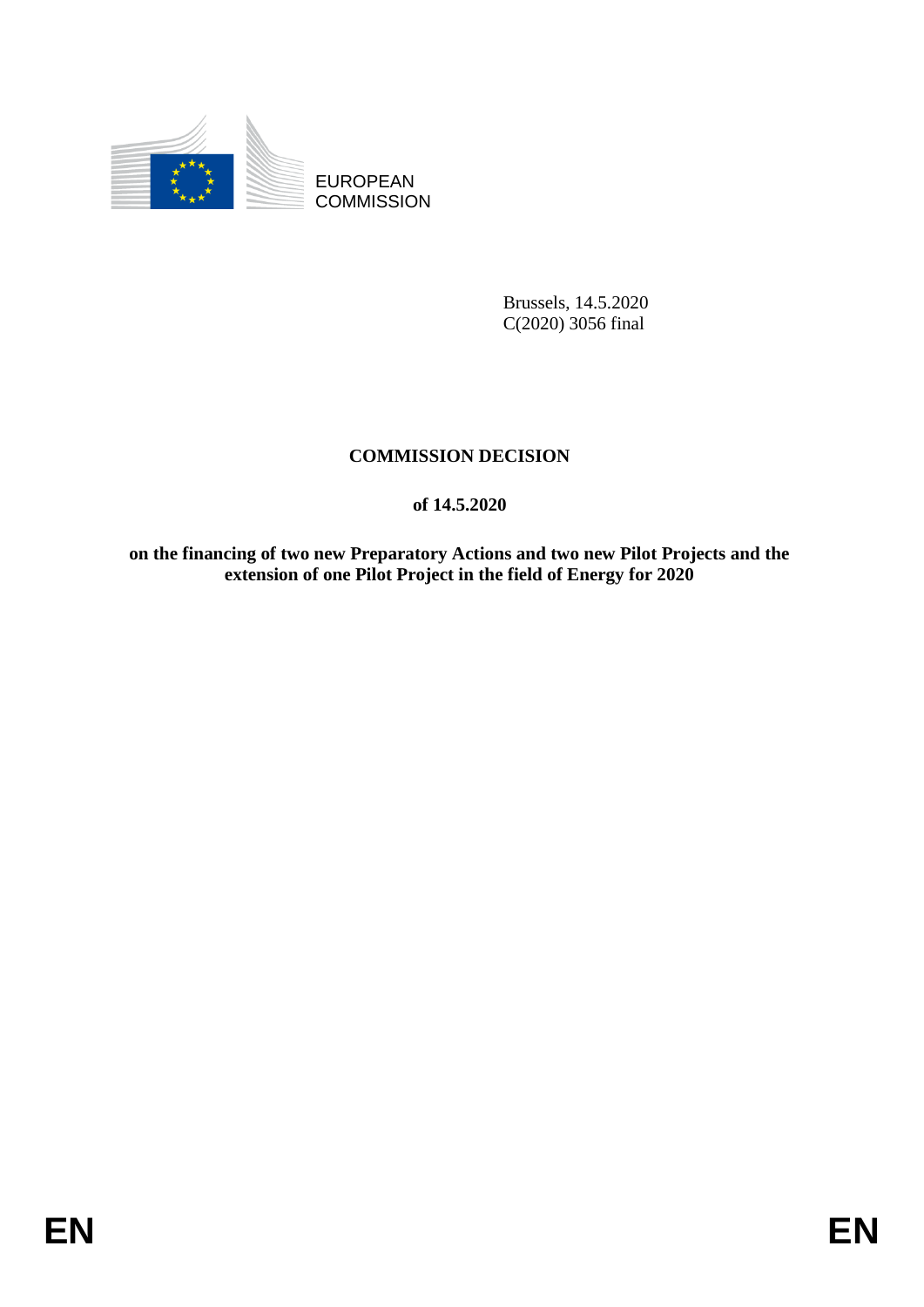## **COMMISSION DECISION**

### **of 14.5.2020**

## **on the financing of two new Preparatory Actions and two new Pilot Projects and the extension of one Pilot Project in the field of Energy for 2020**

### THE EUROPEAN COMMISSION,

Having regard to the Treaty on the Functioning of the European Union,

Having regard to Regulation (EU, Euratom) 2018/1046 of the European Parliament and of the Council of 18 July 2018 on the financial rules applicable to the general budget of the Union, amending Regulations (EU) No 1296/2013, (EU) No 1301/2013, (EU) No 1303/2013, (EU) No 1304/2013, (EU) No 1309/2013, (EU) No 1316/2013, (EU) No 223/2014, (EU) No 283/2014, and Decision No 541/2014/EU and repealing Regulation (EU, Euratom) No 966/2012<sup>1</sup>, and in particular Article 58(2), points (a) and (b), and Article 110 thereof,

### Whereas:

- (1) In order to ensure the implementation of the Preparatory Actions and the Pilot Projects in the field of Energy, as set out in the Annex, it is necessary to adopt an annual financing decision for 2020. Article 110 of Regulation (EU, Euratom) 2018/1046 ('the Financial Regulation') establishes detailed rules on financing decisions.
- (2) It is necessary to allow for the payment of interest due for late payment on the basis of Article 116(5) of the Financial Regulation.
- (3) In order to allow for flexibility in the implementation of the Preparatory Actions and the Pilot Projects in the field of Energy it is appropriate to allow changes which should not be considered substantial for the purposes of Article 110(5) of the Financial Regulation,

HAS DECIDED AS FOLLOWS:

## *Article 1*

#### *Preparatory Actions and Pilot Projects in the field of Energy*

The annual financing decision for the implementation of the Preparatory Actions and the Pilot Projects in the field of Energy for 2020, as set out in the Annex, is adopted.

## *Article 2*

## *Union contribution*

The maximum Union contribution for the implementation of the Preparatory Actions and the Pilot Projects in the field of Energy for 2020 is set at EUR 7 675 000, and shall be financed from the appropriations entered in the following lines of the general budget of the Union:

(a) 32 02 77 16 Preparatory Action – Teaching island authorities and communities how to tender for renewable energy projects - EUR 2 000 000;

 $\mathbf{1}$ 

OJ L 193, 30.7.2018, p.1.